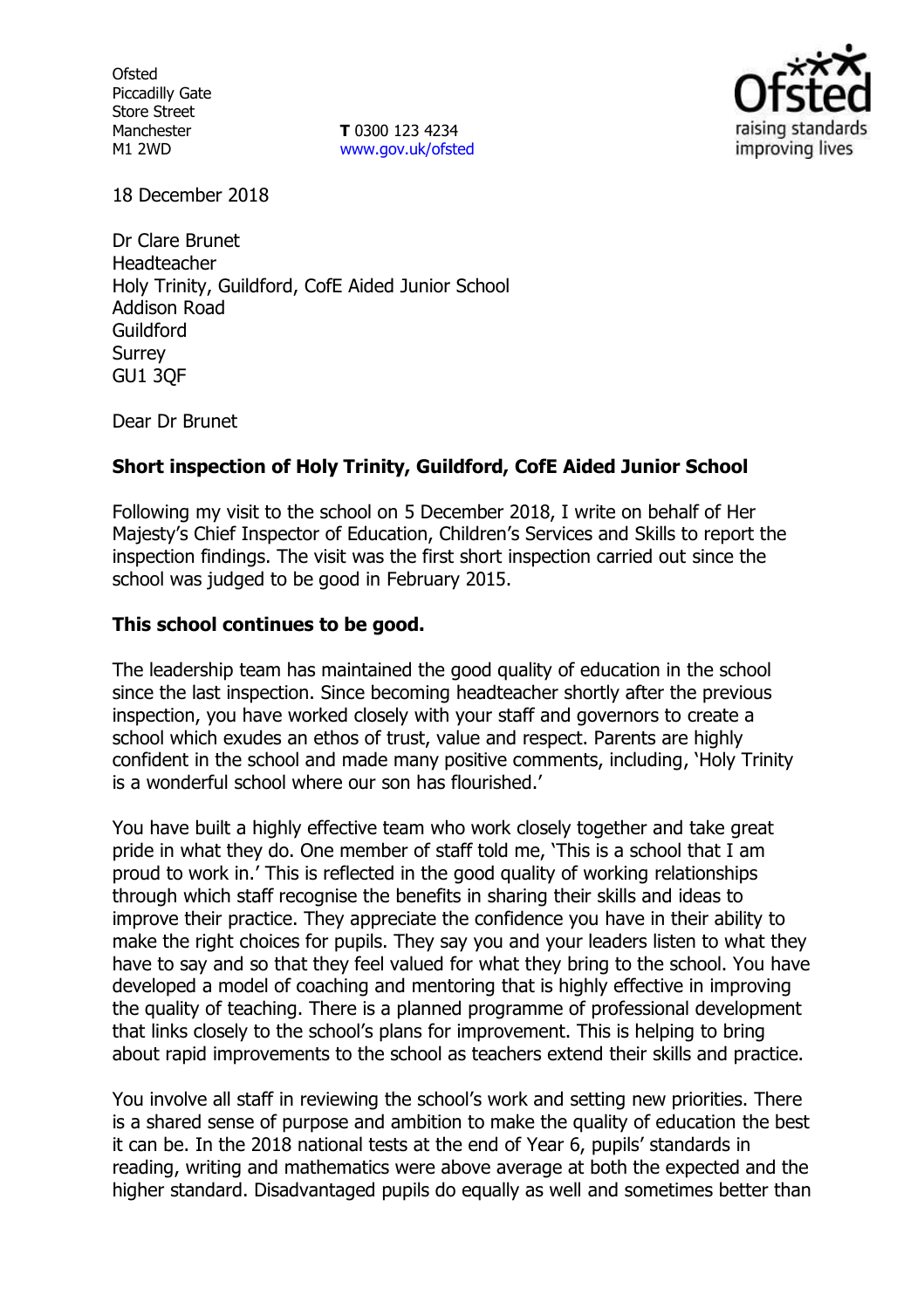

other pupils with similar starting points. Pupils who have special educational needs and/or disabilities (SEND) do well in this school because they are provided with high-quality support that is tailored to their learning needs. This reflects your commitment to ensuring that all pupils have equal opportunities to succeed.

One of the strengths of your leadership is the way in which you reflect on your actions to make sure that they have the desired impact. Parents are highly supportive of the school. One parent wrote, 'The positive attitude by the headteacher helps to provide a wonderful atmosphere and I feel very fortunate that my child is able to attend this wonderful school.'

You and your staff have created a stimulating learning environment in which pupils thrive and flourish. Displays in classrooms and around the school are bright and attractive and provide helpful prompts for pupils, as well as showing off their own work. This helps pupils to feel valued and to take a pride in their school and their achievements. Pupils love their school. They say that they feel safe and very well cared for. Pupils behave exceptionally well in class and the playground and as they move around the school. They are polite, friendly and kind to each other. They say that pupils are treated equally and fairly and that discrimination on any grounds is not tolerated. They enjoy school and this is reflected in their attendance, which is above average for primary schools.

Governors are passionate about the school and they speak knowledgeably and enthusiastically when talking about the school. They visit regularly, both formally as well as informally, and so they see for themselves how well the school runs. They fully understand the school's strengths because they receive high-quality information from school leaders. Minutes from governors meetings show that they provide a high level of challenge to leaders. Governors have clearly defined roles and accountabilities and this enables them to carry out their responsibilities in a highly effective manner.

## **Safeguarding is effective.**

The leadership team has ensured that all safeguarding arrangements are fit for purpose. You attend training to keep up to date with new guidance and initiatives and pass this information onto all staff. Staff are confident that they know exactly what to do should they have a concern that a pupil may be at risk from harm.

Your policies are all up to date and the governor for safeguarding frequently visits school to ensure that the right procedures are in place to keep pupils safe. All visitors to school are carefully checked and leaders make rigorous checks on the suitability of new staff to work with children.

Pupils say they feel safe in school because adults listen to them and take their concerns seriously. They understand about different forms of bullying but they are adamant that it does not occur. Pupils are taught about e-safety in their technology lessons and so have a good understanding of internet safety. The vast majority of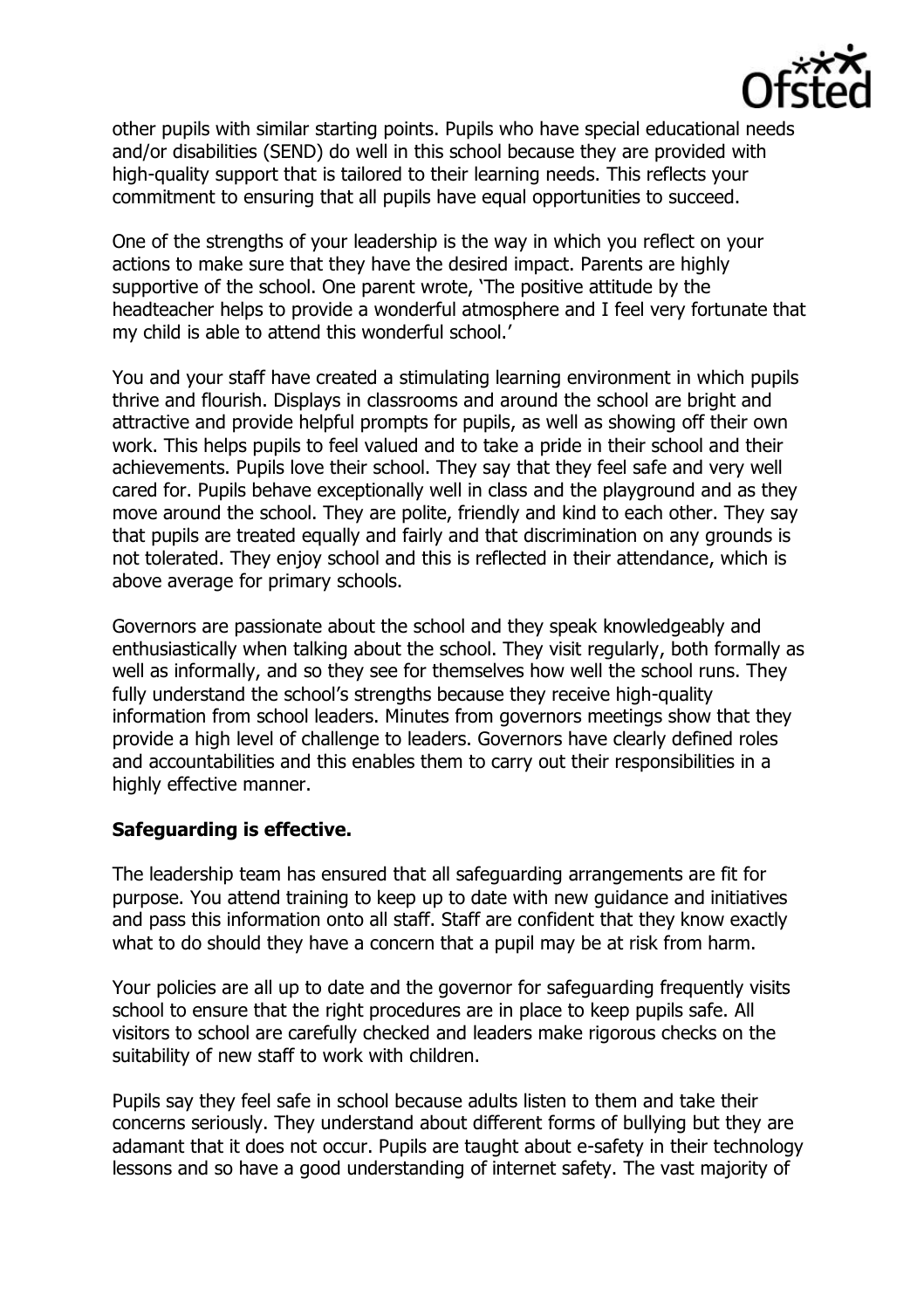

parents who responded to the online survey, Parent View, agreed that their children are happy, safe and well looked after in school.

# **Inspection findings**

- During this short inspection we agreed to look at the following aspects of the school's work: the quality of teaching and the extent to which it has improved since the last inspection; the effectiveness of the school's curriculum and the extent to which pupils use their literacy and numeracy skills when learning other subjects; the extent to which new subject leaders are accountable for learning and the progress pupils make in their particular subject.
- Teaching is typically lively and engaging and inspires pupils' positive attitudes to learning. Teachers know their subject well and communicate it with passion and enthusiasm. They use interesting resources that capture pupils' interest and so that pupils engage positively with learning. Pupils are curious and they want to do well. Most teachers are skilled at picking up pupils' misconceptions and using the findings to extend pupils' understanding. Very often, activities are practical so that pupils understand what they are learning. For example, pupils in Year 4 were using their knowledge and understanding of area and perimeter to design a Roman villa. Pupils' understanding of the practical uses of aspects of mathematics, such as measures and area in everyday life, was enhanced.
- Work in pupils' books shows that teachers provide helpful quidance so that pupils know what they need to do to improve their work. Pupils know that they learn from their mistakes and so they are not afraid to try. They respond to teachers' comments and consequently pupils make good progress across all subjects. However, there are times when teachers miss opportunities to extend pupils further by providing them with extra challenges that would enable them to progress at even faster rates. Just occasionally, teachers' expectations for what pupils can do are not high enough.
- The school is rightly proud of the broad and balanced curriculum that provides pupils with rich experiences both within and outside the classroom. The curriculum is very well planned and is usually underpinned with a relevant visit or a suitable text that links to the topic being studied. For example, in conjunction with their topic on Noah, Year 3 pupils visited Marwell Zoo. This gave them an appreciation of the different animals that inhabit our world. Leaders are constantly reflecting on the curriculum so that it adapts and changes to ensure that it is relevant and fit for purpose.
- Often, teachers link subjects together under an overall topic or theme. This approach provides pupils with opportunities to use their literacy and mathematical skills when learning other subjects and so strengthens their progress in these subjects. Speech and communication skills are threaded through all aspects of the curriculum to enable pupils to develop a broad and rich vocabulary. New learning is taught within a context and so pupils understand what they are learning and so build their skills and knowledge progressively. Teachers identify skills including collaboration, enquiry and investigation so that pupils develop curiosity about the world around them and deepen their thinking.